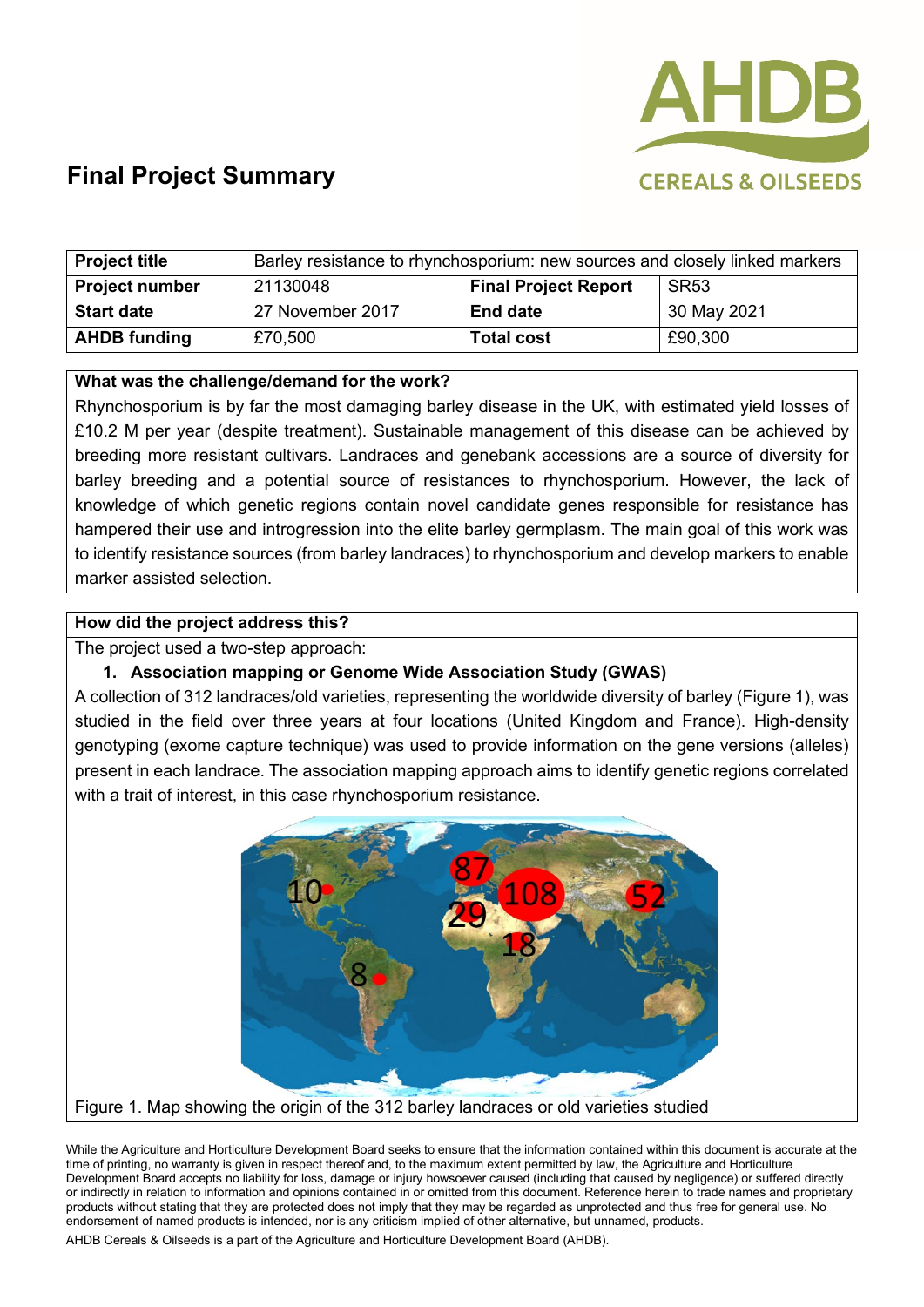

#### **2. Biparental mapping**

During the first year of the project, eight landraces resistant to rhynchosporium were identified. These were crossed with a relatively susceptible elite malting spring barley cultivar, RGT Planet. A total of 736 Recombinant Inbred Lines (RILs) were developed for the eight biparental populations and grown in field trials (Dundee). A subset of 444 lines were grown in Maule. The RILs were scored for disease symptoms (phenotypic data).

For the QTL (Quantitative Trait Loci) analysis, one population, showing the greatest distribution of disease symptoms, was genotyped using the 50K barley genotyping array – 50,000 Single Nucleotide Polymorphism (SNP) markers, providing 50,000 datapoints along the barley genome. For this population, the resistant parent landrace was BCC 0187, a Syrian landrace from the Barley Core Collection (IPK, Germany), also named WB-340 in the WHEALBI collection. 15,249 SNPs were segregating between the two parents. A genetic linkage map was generated, using the phenotypic data, to identify regions of the QTL linked to rhynchosporium. These resistances are expected to be efficient in elite genetic background, as one of the parents was an elite variety.

### **What outputs has the project delivered?**

#### **1. Association mapping**

Association mapping resulted in 21 QTLs. These were localised on the seven barley chromosomes, with 17 novel QTLs for barley resistance to rhynchosporium. The two main resistance genes to rhynchosporium, *Rrs1* (chromosome 3H) and *Rrs2* (chromosome 7H)*,* were detected. However, these results confirm the existence of many more resistances (Figure 2).



Figure 2. Manhattan plot presenting the association mapping results for a multi-environments rhynchosporium score (BLUP). Each dot is a SNP marker. The higher the dot on the y axis, the greater the likelihood of resistance in its genomic area.

While the Agriculture and Horticulture Development Board seeks to ensure that the information contained within this document is accurate at the time of printing, no warranty is given in respect thereof and, to the maximum extent permitted by law, the Agriculture and Horticulture Development Board accepts no liability for loss, damage or injury howsoever caused (including that caused by negligence) or suffered directly or indirectly in relation to information and opinions contained in or omitted from this document. Reference herein to trade names and proprietary products without stating that they are protected does not imply that they may be regarded as unprotected and thus free for general use. No endorsement of named products is intended, nor is any criticism implied of other alternative, but unnamed, products.

AHDB Cereals & Oilseeds is a part of the Agriculture and Horticulture Development Board (AHDB).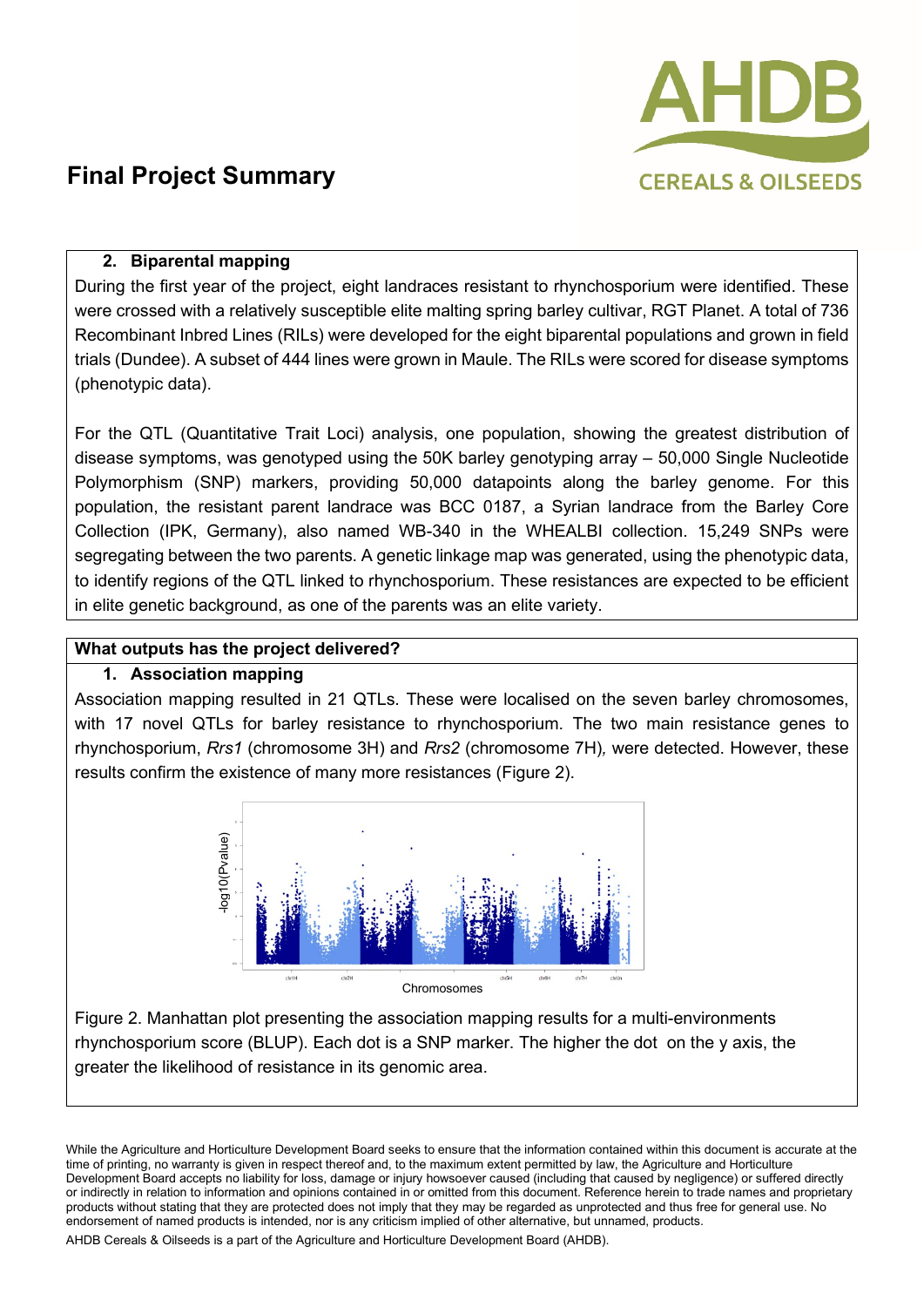

Flanking markers for these QTLs can be used for barley breeding or a further identification of candidate genes in the QTL intervals. However, the association mapping relies on correlation between a trait and genetic marker data, and some of these correlations can occur by chance. The results need to be checked by other methods (e.g. QTL mapping in biparental populations and reverse genetic) to be certain about the presence of these resistances.

The most detected QTL across all the trials and analysis methods was the region of the *HvADH-1* gene at 58 Mbp on chromosome 2H. This gene has been recently shown to be involved in powdery mildew resistance. Assays on transgenic lines silenced or overexpressed for the *HvADH-1* gene were performed to validate whether the gene was involved in rhynchosporium response. The results showed that the silenced line developed significantly less rhynchosporium compared to the overexpressed line (Figure 3), confirming the involvement of this gene in the quantitative resistance to the disease.



**Figure 3.** Rhynchosporium symptoms length on detached leaf assays on barley *HvADH-1* silenced or overexpressed lines (using the rhynchosporium L43D strain, 21 days post inoculation)

### **2. Biparental mapping**

The biparental population RGT Planet x WB-340 resulted in the mapping of a QTL on chromosome 3H (Figure 4). A major resistance at this locus comes from WB-340. This resistance gene corresponds to the *Rrs1* region. However, the version of the gene present in WB-340 does not carry the commonly used *Rrs1<sub>Rh4</sub>* resistance gene. This work confirmed the presence of allelic variation at this gene. An output of this project is flanking markers for this *Rrs1* allele and a set of RILs with this alternative *Rrs1* allele, which can be used in barley breeding.

While the Agriculture and Horticulture Development Board seeks to ensure that the information contained within this document is accurate at the time of printing, no warranty is given in respect thereof and, to the maximum extent permitted by law, the Agriculture and Horticulture Development Board accepts no liability for loss, damage or injury howsoever caused (including that caused by negligence) or suffered directly or indirectly in relation to information and opinions contained in or omitted from this document. Reference herein to trade names and proprietary products without stating that they are protected does not imply that they may be regarded as unprotected and thus free for general use. No endorsement of named products is intended, nor is any criticism implied of other alternative, but unnamed, products.